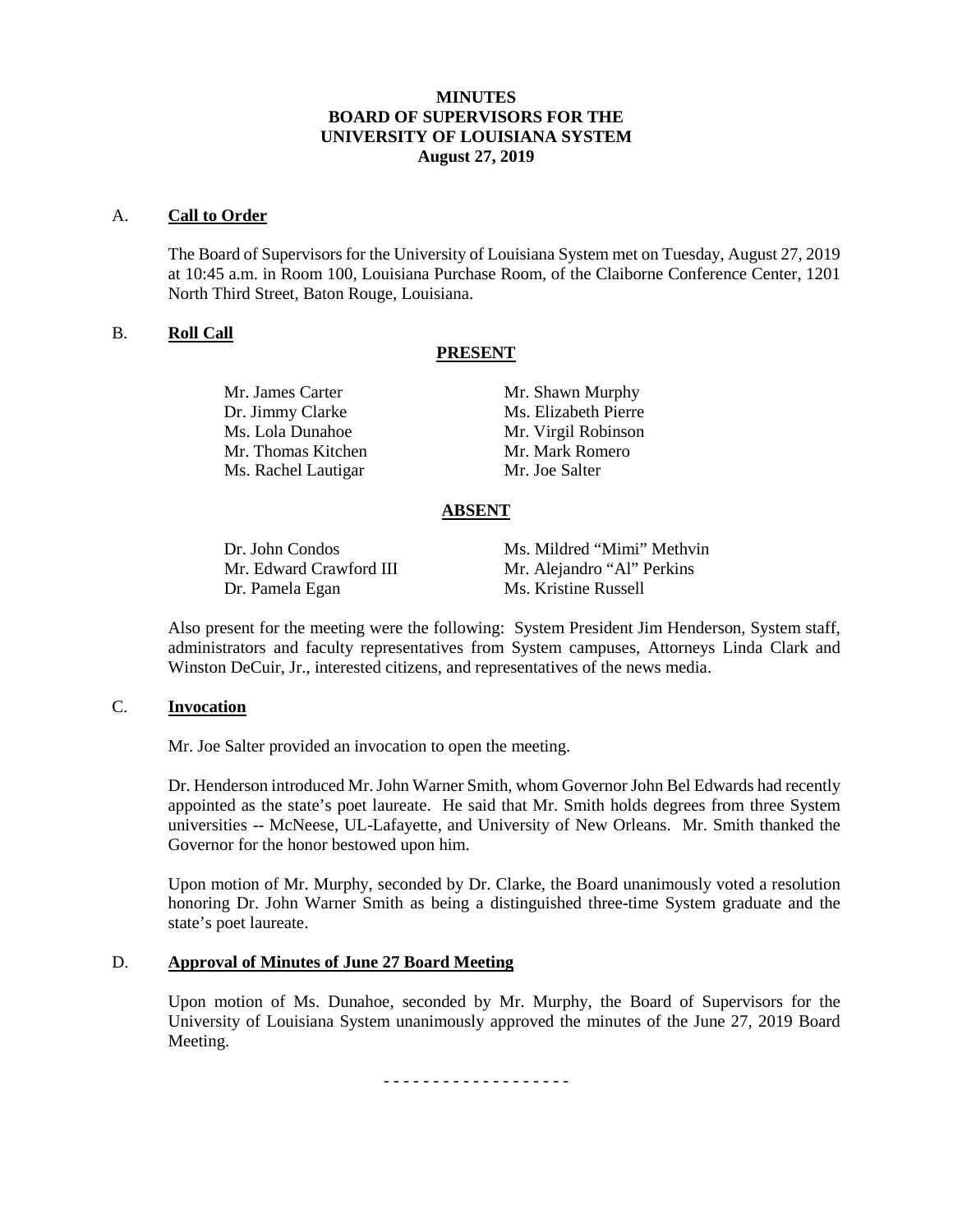*Upon motion of Ms. Pierre, seconded by Mr. Murphy, the Board unanimously voted to suspend the rules and dispense with Committee deliberations to allow the Board to consider all items on the agenda.*

## E. **Academic and Student Affairs Committee**

Committee Chair Lola Dunahoe asked Dr. Jeannine Kahn, System Provost and Vice President for Academic Affairs, to present all the items for the Board's consideration.

After Dr. Kahn described Items E.1.-E.10., upon motion of Ms. Pierre, seconded by Mr. Murphy, the following items were unanimously approved:

E.1. Grambling State University's request for review and approval of the University's Mission Statement.

*NOW, THEREFORE, BE IT RESOLVED, that the Board of Supervisors for the University of Louisiana System hereby approves Grambling State University's request for review and approval of the University's Mission Statement.*

E.2. Grambling State University's request for approval of the Center of Excellence in Mathematical Achievement in Science & Technology.

*NOW, THEREFORE, BE IT RESOLVED, that the Board of Supervisors for the University of Louisiana System hereby approves Grambling State University's request for approval of the Center of Excellence in Mathematical Achievement in Science & Technology.*

E.3. McNeese State University's request for approval of a Proposal for a Doctor of Nursing Practice (DNP).

*NOW, THEREFORE, BE IT RESOLVED, that the Board of Supervisors for the University of Louisiana System hereby approves McNeese State University's request for approval of a Proposal for a Doctor of Nursing Practice (DNP).*

E.4. Nicholls State University's request for approval to enter into a Memorandum of Understanding with Grambling State University.

*NOW, THEREFORE, BE IT RESOLVED, that the Board of Supervisors for the University of Louisiana System hereby approves Nicholls State University's request for approval to enter into a Memorandum of Understanding with Grambling State University.* 

E.5. Southeastern Louisiana University's request for approval to terminate the Post-Baccalaureate Certificate in Accounting.

*NOW, THEREFORE, BE IT RESOLVED, that the Board of Supervisors for the University of Louisiana System hereby approves Southeastern Louisiana University's request for approval to terminate the Post-Baccalaureate Certificate in Accounting.*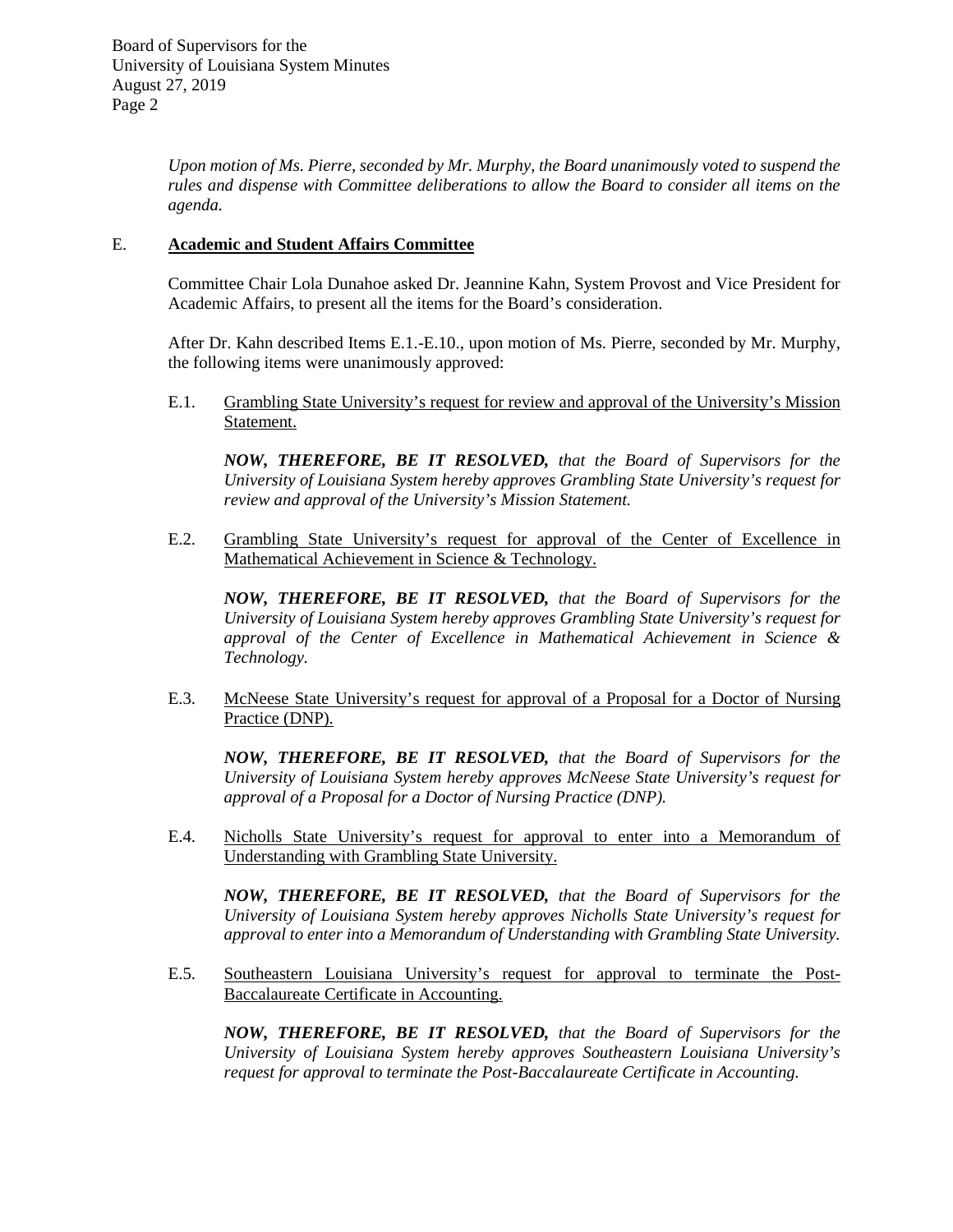> E.6. University of Louisiana at Lafayette's request for approval to dissolve the Ed.D. Consortium with Southeastern Louisiana University.

*NOW, THEREFORE, BE IT RESOLVED, that the Board of Supervisors for the University of Louisiana System hereby approves University of Louisiana at Lafayette's request for approval to dissolve the Ed.D. Consortium with Southeastern Louisiana University.* 

E.7. University of New Orleans' request for approval of a Graduate Certificate in Machine Learning and Artificial Intelligence.

*NOW, THEREFORE, BE IT RESOLVED, that the Board of Supervisors for the University of Louisiana System hereby approves University of New Orleans' request for approval of a Graduate Certificate in Machine Learning and Artificial Intelligence.*

E.8. University of New Orleans' request for approval of an Undergraduate Certificate in Unmanned Systems Management.

*NOW, THEREFORE, BE IT RESOLVED, that the Board of Supervisors for the University of Louisiana System hereby approves University of New Orleans' request for approval of an Undergraduate Certificate in Unmanned Systems Management.*

E.9. University of Louisiana System's request for approval of System Universities' 2019-20 Promotions in Faculty Rank and Recommendations for Tenure.

*NOW, THEREFORE, BE IT RESOLVED, that the Board of Supervisors for the University of Louisiana System hereby approves System Universities' 2019-20 Promotions in Faculty Rank and Recommendations for Tenure.*

E.10. Consideration of Fall 2019 Action Plans for Improving Student Outcomes: *Response to Board of Regents Report on Academic Affairs Policy 2.18 – Fall 2018 Implementation.* 

*NOW, THEREFORE, BE IT RESOLVED, that the Board of Supervisors for the University of Louisiana System hereby approves the Fall 2019 Action plans for Improving Student Outcomes: Response to the Board of Regents Report on Academic Affairs Policy 2.18 – Fall 2018 Implementation.* 

E.11. Update on the Board of Regents Fall 2018 Admissions Audit

Dr. Edwin Litolff, System Vice President for Business and Finance, provided an update on the Louisiana Board of Regents Fall 2018 Admissions Audit. After verification and revisions, the UL System institutions complied with the Board of Regents admissions standards and allowable exceptions.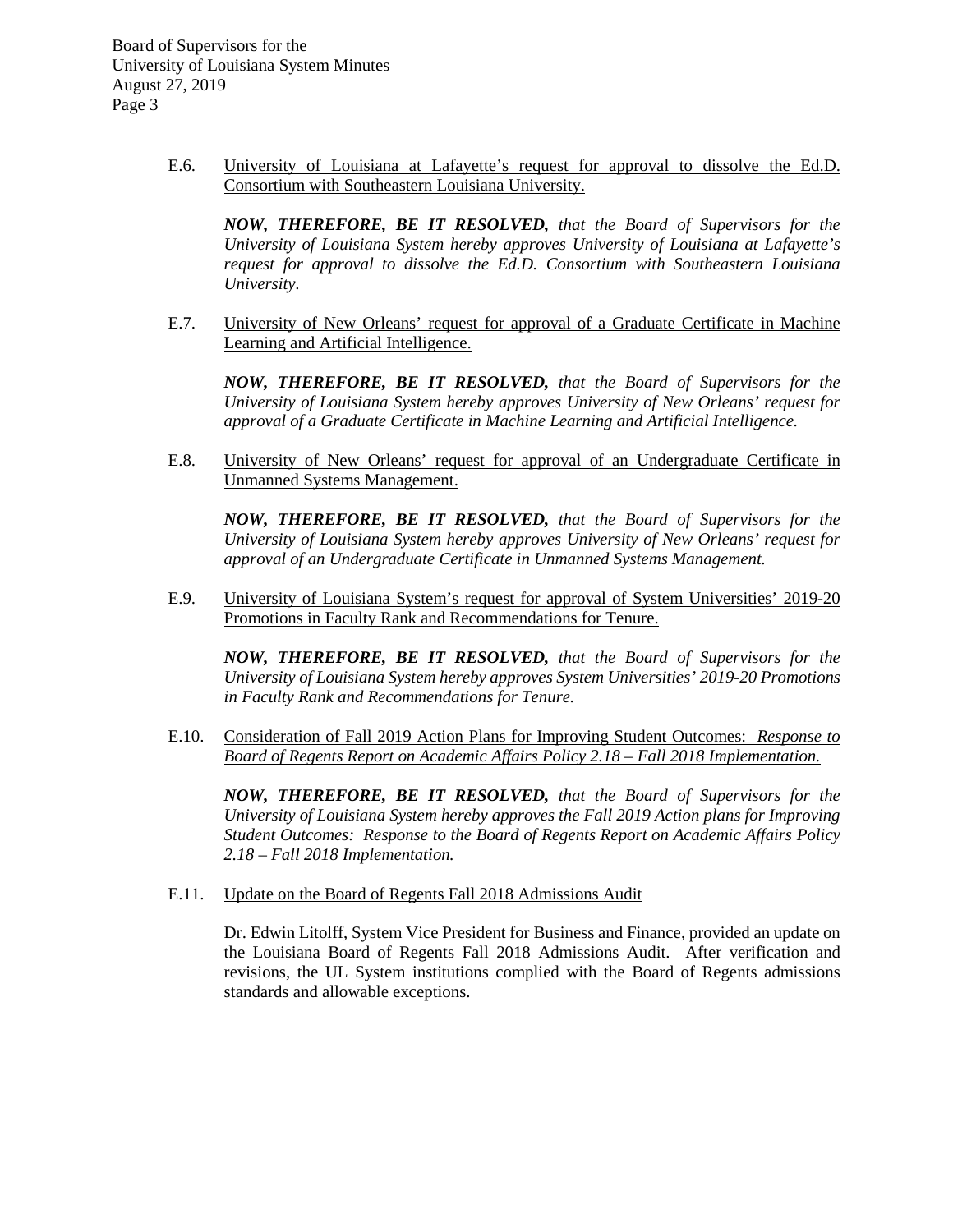## F. **Athletic Committee**

Committee Chair Murphy asked Mr. Bruce Janet, System Director of Internal and External Audits, to present the items to the Board.

Upon motion of Mr. Salter, seconded by Dr. Clarke, the Board unanimously voted to approve the following items (F.1.-F.11.):

F.1. Grambling State University's request for approval of a revised Athletic Home Game Complimentary Ticket Policy.

*NOW, THEREFORE, BE IT RESOLVED, that the Board of Supervisors for the University of Louisiana System hereby approves Grambling State University's request for approval of a revised Athletic Home Game Complimentary Ticket Policy.* 

F.2. Grambling State University's request for approval of a contract with Mr. Donte Jackson, Head Men's Basketball Coach, effective July 1, 2019.

*NOW, THEREFORE, BE IT RESOLVED, that the Board of Supervisors for the University of Louisiana System hereby approves Grambling State University's request for approval of a contract with Mr. Donte Jackson, Head Men's Basketball Coach, effective July 1, 2019.*

F.3. Grambling State University's request for approval of a contract with Mr. Fred Murray, Head Women's Basketball Coach, effective July 1, 2019.

*NOW, THEREFORE, BE IT RESOLVED, that the Board of Supervisors for the University of Louisiana System hereby approves Grambling State University's request for approval of a contract with Mr. Fred Murray, Head Women's Basketball Coach, effective July 1, 2019.*

- - - - - - - - - - - - - - - - - - -

Grambling State University President Rick Gallot introduced the two basketball coaches, Mr. Donte Jackson and Mr. Fred Murray.

- - - - - - - - - - - - - - - - - - -

F.4. McNeese State University's request for approval of a contract with Mr. James E. Landreneau, Head Women's Softball Coach, effective July 1, 2019.

*NOW, THEREFORE, BE IT RESOLVED, that the Board of Supervisors for the University of Louisiana System hereby approves McNeese State University's request for approval of a contract with Mr. James E. Landreneau, Head Women's Softball Coach, effective July 1, 2019.*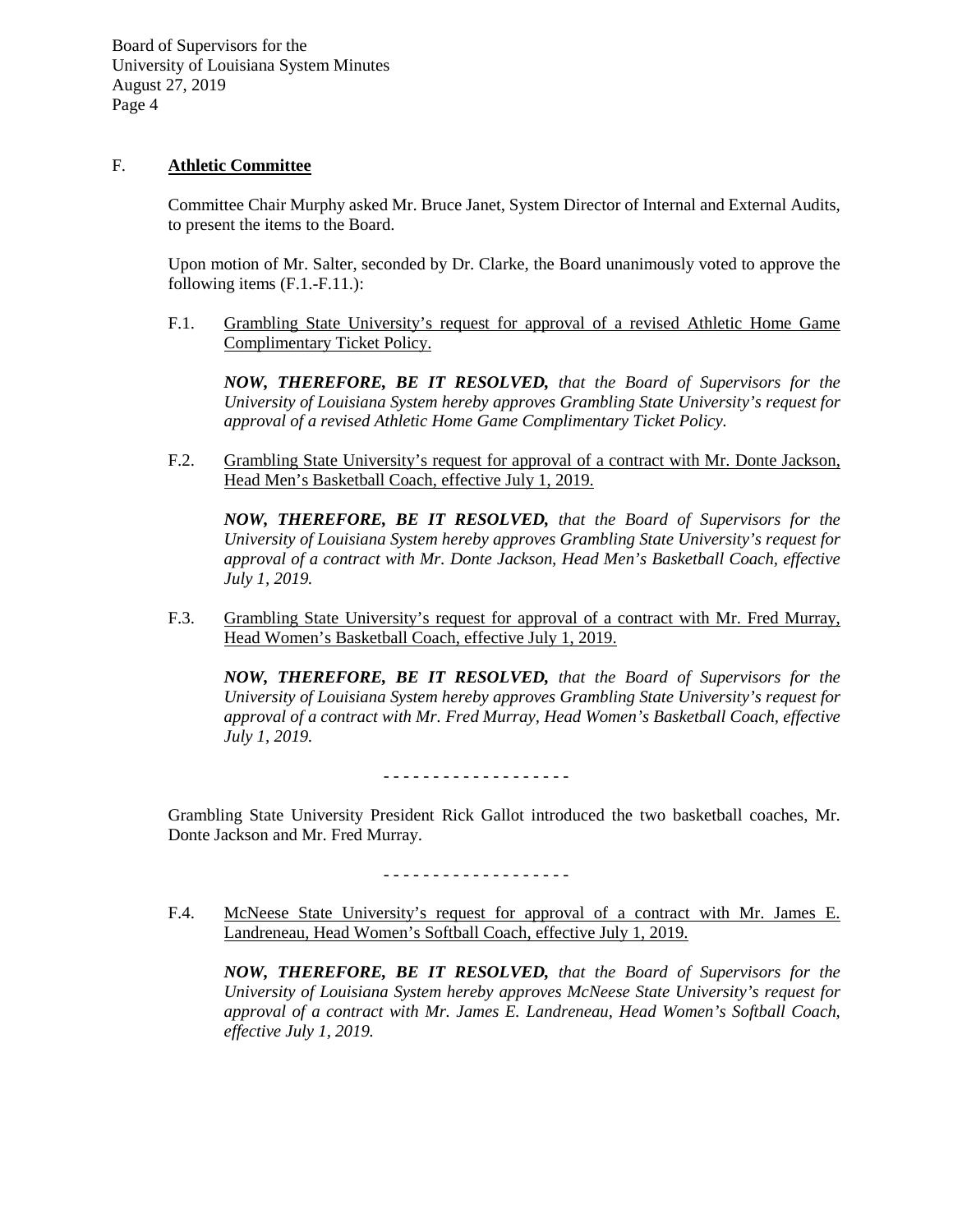> F.5. Southeastern Louisiana University's request for approval of a contract with Mr. David Kiefer, Head Men's Basketball Coach, effective July 1, 2019.

*NOW, THEREFORE, BE IT RESOLVED, that the Board of Supervisors for the University of Louisiana System hereby approves Southeastern Louisiana University's request for approval of a contract with Mr. David Kiefer, Head Men's Basketball Coach, effective July 1, 2019.*

F.6. Southeastern Louisiana University's request for approval of a contract with Mr. Kenneth Lee, Associate Women's Basketball Coach, effective July 1, 2019.

*NOW, THEREFORE, BE IT RESOLVED, that the Board of Supervisors for the University of Louisiana System hereby approves Southeastern Louisiana University's request for approval of a contract with Mr. Kenneth Lee, Associate Women's Basketball Coach, effective July 1, 2019.*

F.7. Southeastern Louisiana University's request for approval of a contract with Mr. Timothy Donnelly, Associate Men's Baseball Coach,

*NOW, THEREFORE, BE IT RESOLVED, that the Board of Supervisors for the University of Louisiana System hereby approves Southeastern Louisiana University's request for approval of a contract with Mr. David Kiefer, Head Men's Basketball Coach, effective July 1, 2019.*

F.8. Southeastern Louisiana University's request for approval of a contract with Mr. Kaleb Manuel, Assistant Men's Baseball Coach, effective July 15, 2019.

*NOW, THEREFORE, BE IT RESOLVED, that the Board of Supervisors for the University of Louisiana System hereby approves Southeastern Louisiana University's request for approval of a contract with Mr. Kaleb Manuel, Assistant Men's Baseball Coach, effective July 15, 2019.*

F.9. University of Louisiana at Lafayette's request for approval of an amended and restated contract with Mr. William Napier, Head Football Coach, effective January 1, 2018.

*NOW, THEREFORE, BE IT RESOLVED, that the Board of Supervisors for the University of Louisiana System hereby approves University of Louisiana at Lafayette's request for approval of an amended and restated contract with Mr. William Napier, Head Football Coach, effective January 1, 2018.*

F.10. University of Louisiana at Lafayette's request for approval of contractual amendments with Mr. Mark Hocke, Head Strength and Conditioning Coach and Associate Head Football Coach, effective July 25, 2019.

*NOW, THEREFORE, BE IT RESOLVED, that the Board of Supervisors for the University of Louisiana System hereby approves University of Louisiana at Lafayette's request for approval of contractual amendments with Mr. Mark Hocke, Head Strength and Conditioning Coach and Associate Head Football Coach, effective July 25, 2019.*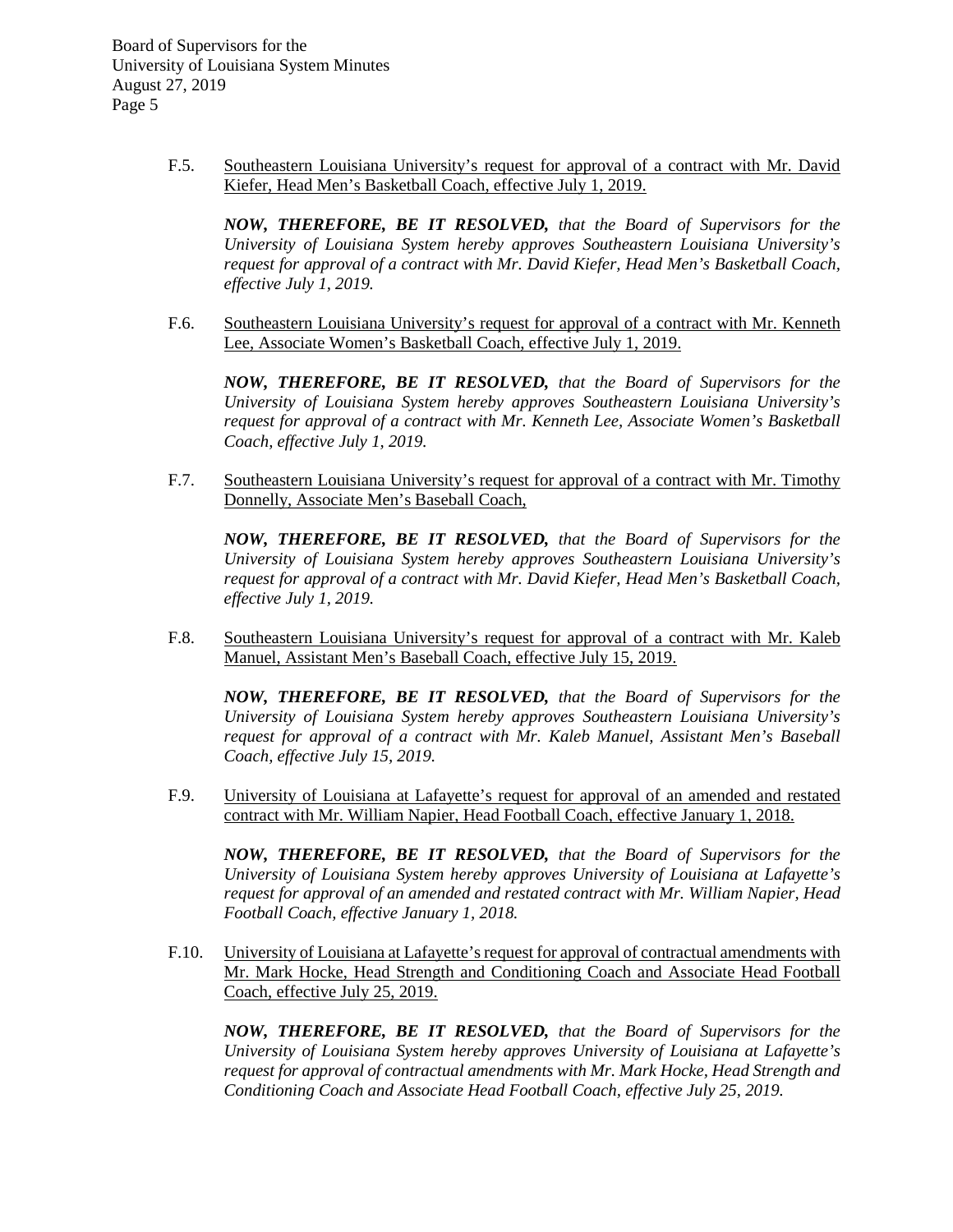> F.11. University of Louisiana at Monroe's request for approval of a contract with Ms. Brooks Donald Williams, Head Women's Basketball Coach, effective June 1, 2019.

*NOW, THEREFORE, BE IT RESOLVED, that the Board of Supervisors for the University of Louisiana System hereby approves University of Louisiana at Monroe's request for approval of a contract with Ms. Brooks Donald Williams, Head Women's Basketball Coach, effective June 1, 2019.*

#### G. **Facilities Planning Committee**

Mr. James Carter, Vice Chair, asked Mr. Janet to describe the items listed on the agenda of the Facilities Planning Committee.

Upon motion of Mr. Murphy, seconded by Mr. Salter, the Board unanimously voted to approve the following items:

G.1. Louisiana Tech University's request for approval to proceed with Energy Efficiency Projects at Woodard Hall, A.E. Phillips Lab School, and the Band Building.

*NOW, THEREFORE, BE IT RESOLVED, that the Board of Supervisors for the University of Louisiana System hereby approves Louisiana Tech University's request for approval to complete necessary applications and documents to seek additional approvals, including entering into a ten (10) year debt service agreement with the Louisiana Department of Natural Resources.*

*BE IT FURTHER RESOLVED, that Louisiana Tech University shall obtain final review from UL System staff, legal counsel of all documents and shall secure all other appropriate approvalsfrom agencies/parties of processes, documents, and administrative requirements necessary to participate in the Louisiana Department of Natural Resources energy efficiency revolving fund program.*

*BE IT FURTHER RESOLVED, that the President of Louisiana Tech University, and his or her designee, are hereby authorized and directed to execute all documents necessary in connection with this project.*

*AND FURTHER, that Louisiana Tech University will provide the System office with copies of all final executed documents for Board files.*

 G.2. Louisiana Tech University's request for approval to proceed with an Energy Efficiency Project at the Thomas Assembly Center.

*NOW, THEREFORE, BE IT RESOLVED, that the Board of supervisors for the University of Louisiana System hereby approves Louisiana Tech University's request for approval to complete necessary applications and documents to seek additional approvals, including entering into a ten (10) year debt service agreement with the Louisiana Department of Natural Resources.*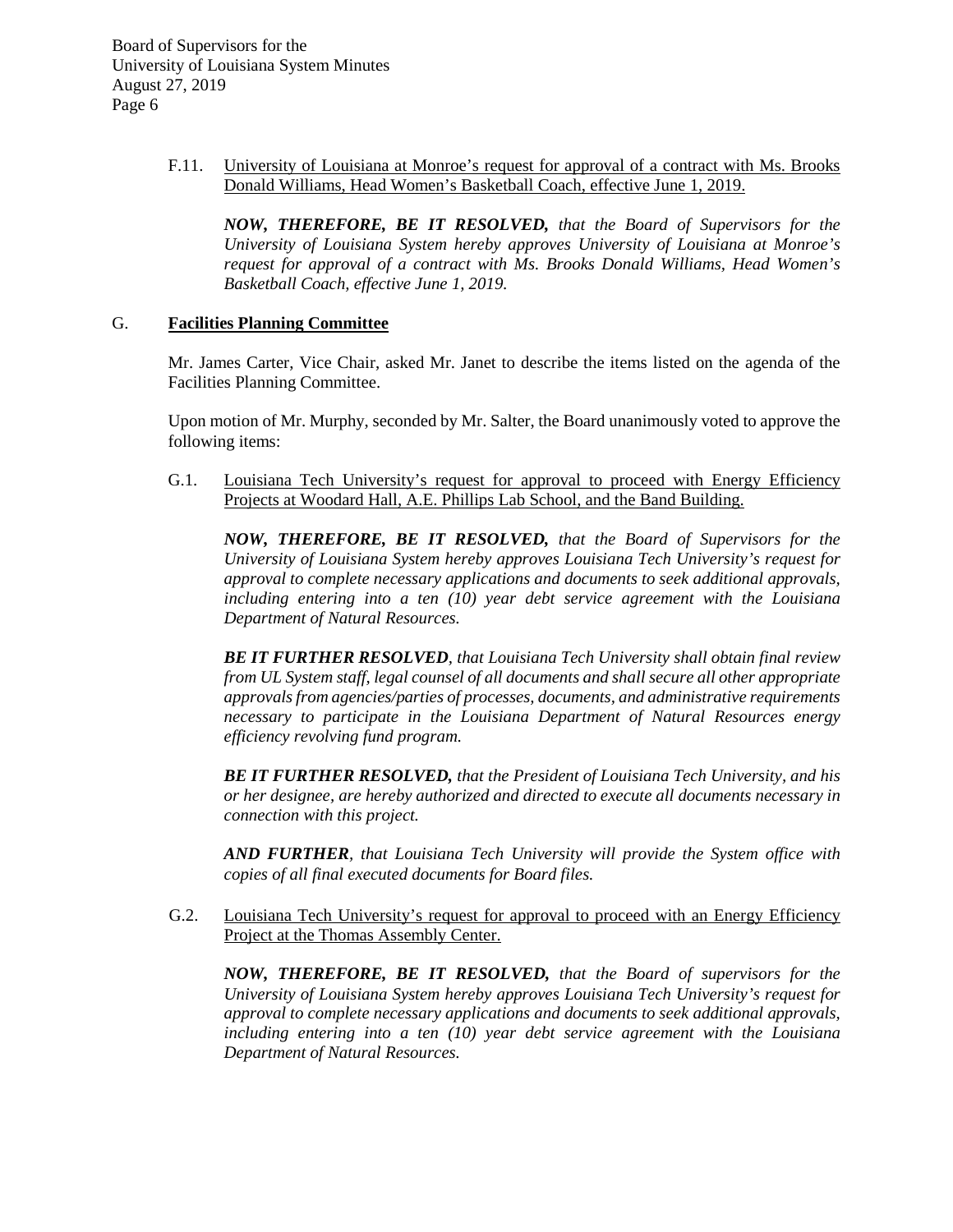> *BE IT FURTHER RESOLVED, that Louisiana Tech University shall obtain final review from UL System staff, legal counsel of all documents and shall secure all other appropriate approvals from agencies/parties of processes, documents, and administrative requirements necessary to participate in the Louisiana Department of Natural Resources energy efficiency revolving fund program.*

> *BE IT FURTHER RESOLVED, that the President of Louisiana Tech University, and his or her designee, are hereby authorized and directed to execute all documents necessary in connection with this project.*

> *AND FURTHER, that Louisiana Tech University will provide the System office with copies of all final executed documents for Board files.*

G.3. Louisiana Tech University's request for approval to enter into a Facilities Lease with the Louisiana Tech University Foundation, Inc., of the property described as the Idea Place in Woodard Hall, pursuant to the authority vested in La. R.S. 17:3361.

*NOW, THEREFORE, BE IT RESOLVED, that the Board of Supervisors for the University of Louisiana System hereby approves Louisiana Tech University's request for approval to enter a Facilities Lease with the Louisiana Tech University Foundation, Inc., of the property described as the Idea Place in Woodard Hall, pursuant to the authority vested in La. R.S. 17:3361.*

*BE IT FURTHER RESOLVED, that Louisiana Tech University shall obtain final review from University of Louisiana System staff and legal counsel to the Board, and shall secure all other appropriate approvals from agencies/parties of processes, documents, and administrative requirements prior to execution of documents.*

*BE IT FURTHER RESOLVED, that the President of Louisiana Tech University, and his or her designee, are hereby authorized and directed to execute the lease described herein and all documents necessary in connection with this project.*

*AND FURTHER, that Louisiana Tech University will provide the System office with copies of all final executed documents for the Board's files.*

G.4. McNeese State University's request for approval to name Frasch Hall - Room 101 - the Dr. Juliana Hinton Auditorium.

*NOW, THEREFORE, BE IT RESOLVED, that the Board of Supervisors for the University of Louisiana System hereby approves McNeese State University's request for approval to name Frasch Hall - Room 101 - the Dr. Juliana Hinton Auditorium.* 

G.5. University of Louisiana at Monroe's request for approval to name the new golf facility the "Wally Jones Golf Complex."

*NOW, THEREFORE, BE IT RESOLVED, that the Board of Supervisors for the University of Louisiana System hereby approves University of Louisiana at Monroe's request for approval to name the new golf facility the "Wally Jones Golf Complex."*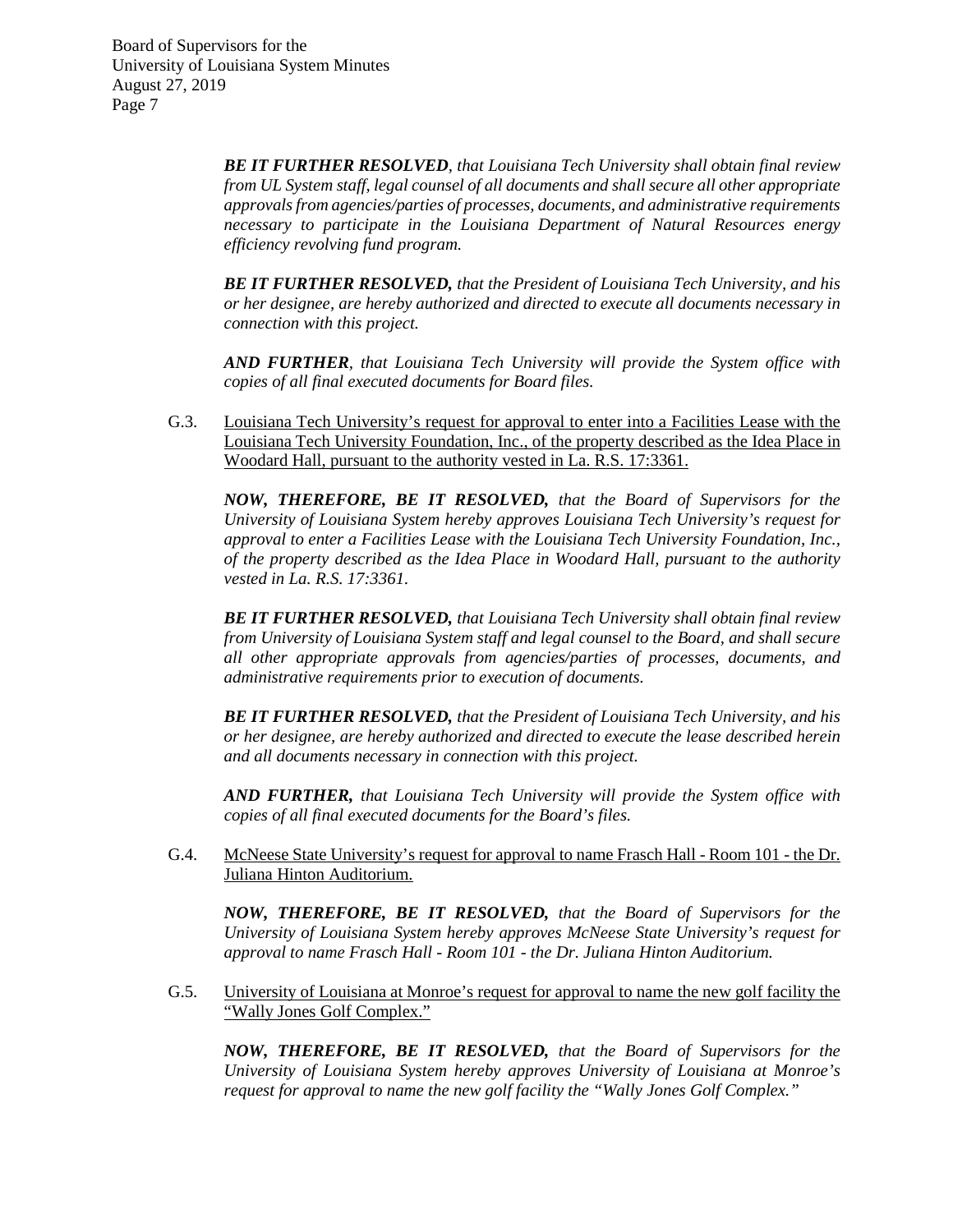> G.6. University of Louisiana at Monroe's request for approval to enter into a Grounds and Facilities Lease Agreement with ULM Facilities, Inc., a 501(c)3 not-for-profit corporation, to construct a new student amphitheater pursuant to the authority vested in La. R.S. 17:3361 and to accept the improvements as a donation from the ULM Facilities, Inc. in accordance with the law.

*NOW, THEREFORE, BE IT RESOLVED, that the Board of Supervisors for the University of Louisiana System hereby approves University of Louisiana at Monroe's request for approval to enter into a Grounds Lease Agreement with ULM Facilities, Inc., a 501(c) 3 not-for-profit corporation, to construct a new student amphitheater pursuant to the authority vested in La. R.S. 17:3361.*

*BE IT FURTHER RESOLVED, that University of Louisiana at Monroe shall obtain final review from UL System staff, legal counsel, and shall secure all other appropriate approvals from agencies/parties of processes, documents, and administrative requirements prior to execution of documents.* 

*BE IT FURTHER RESOLVED, the Board of Supervisors for the University of Louisiana System hereby approves University of Louisiana at Monroe's request to accept the improvements back from the ULM Facilities, Inc.*

*BE IT FURTHER RESOLVED, that the President of University of Louisiana at Monroe, and his or her designee, is hereby designated and authorized to execute any and all documents associated with said lease and purchase by the University of Louisiana System on behalf of and for the use of University of Louisiana at Monroe.*

*AND FURTHER, that University of Louisiana at Monroe will provide the System office with copies of all final executed documents for Board files.*

G.7. University of Louisiana System's request for approval of the Fiscal Year 2020-21 Capital Outlay Budget Request and Institutions' Five-Year Capital Outlay Plans.

*NOW, THEREFORE, BE IT RESOLVED, that the Board of Supervisors for the University of Louisiana System hereby approves the Fiscal Year 2020-21 Capital Outlay Budget Request and Institutions' Five-Year Capital Outlay Plans.*

- - - - - - - - - - - - - - - - - - -

Mr. Bruce Janet gave the dates of the Board of Regents capital outlay site visits for the remainder of the year. He also outlined the capital outlay recommendations for fiscal year 2020-21, including 93 projects totaling \$178.7 million. Mr. Janet further showed examples of capital outlay projects that have recently been completed.

# H. **Finance Committee**

Committee Chair Kitchen asked staff to present the campus requests. Dr. Edwin Litolff, Mr. Charles Wendt, and Mr. Bruce Janet introduced the items.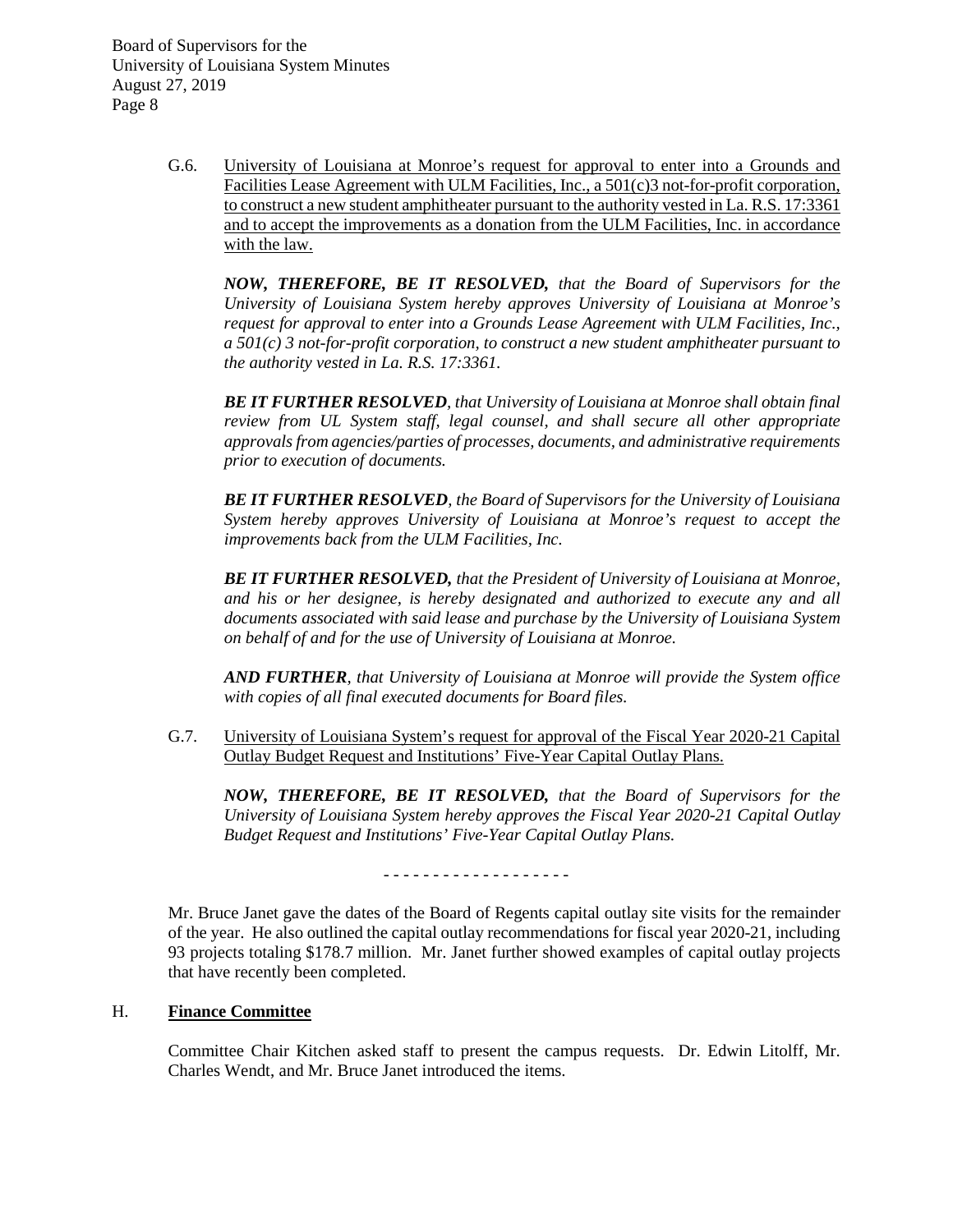Upon motion of Mr. Murphy, seconded by Mr. Salter, the Board unanimously voted to **defer Agenda Item H.1.**

Upon motion of Ms. Dunahoe, seconded by Ms. Pierre, the Board unanimously voted to approve the following item:

H.2. Northwestern State University's request for approval of a revised Internal Audit Charter.

*NOW, THEREFORE, BE IT RESOLVED, that the Board of Supervisors for the University of Louisiana System hereby approves Northwestern State University's request for approval of a revised Internal Audit Charter.* 

Upon motion of Ms. Lautigar, seconded by Mr. Murphy, the Board unanimously voted to approve the following item:

H.3. Northwestern State University's request for approval of a proposed new flat rate pricing plan for enrollment in the RN to BSN program.

*NOW, THEREFORE, BE IT RESOLVED, that the Board of Supervisors for the University of Louisiana System hereby approves Northwestern State University's request for approval of a proposed new flat rate pricing plan for enrollment in the RN to BSN program.*

Upon motion of Ms. Pierre, seconded by Mr. Murphy, the Board unanimously voted to approve the following item:

H.4. University of Louisiana at Lafayette's request for approval to implement a per credit hour tuition rate for online programs.

*NOW, THEREFORE, BE IT RESOLVED, that the Board of Supervisors for the University of Louisiana System hereby approves University of Louisiana at Lafayette's request for approval to implement a per credit hour tuition rate for online programs.*

Upon motion of Mr. Murphy, seconded by Mr. Salter, the Board unanimously voted to approve the following item:

H.5. University of Louisiana at Monroe's request for approval of a revised Internal Audit Charter.

*NOW, THEREFORE, BE IT RESOLVED, that the Board of Supervisors for the University of Louisiana System hereby approves Northwestern State University's request for approval of a revised Internal Audit Charter.*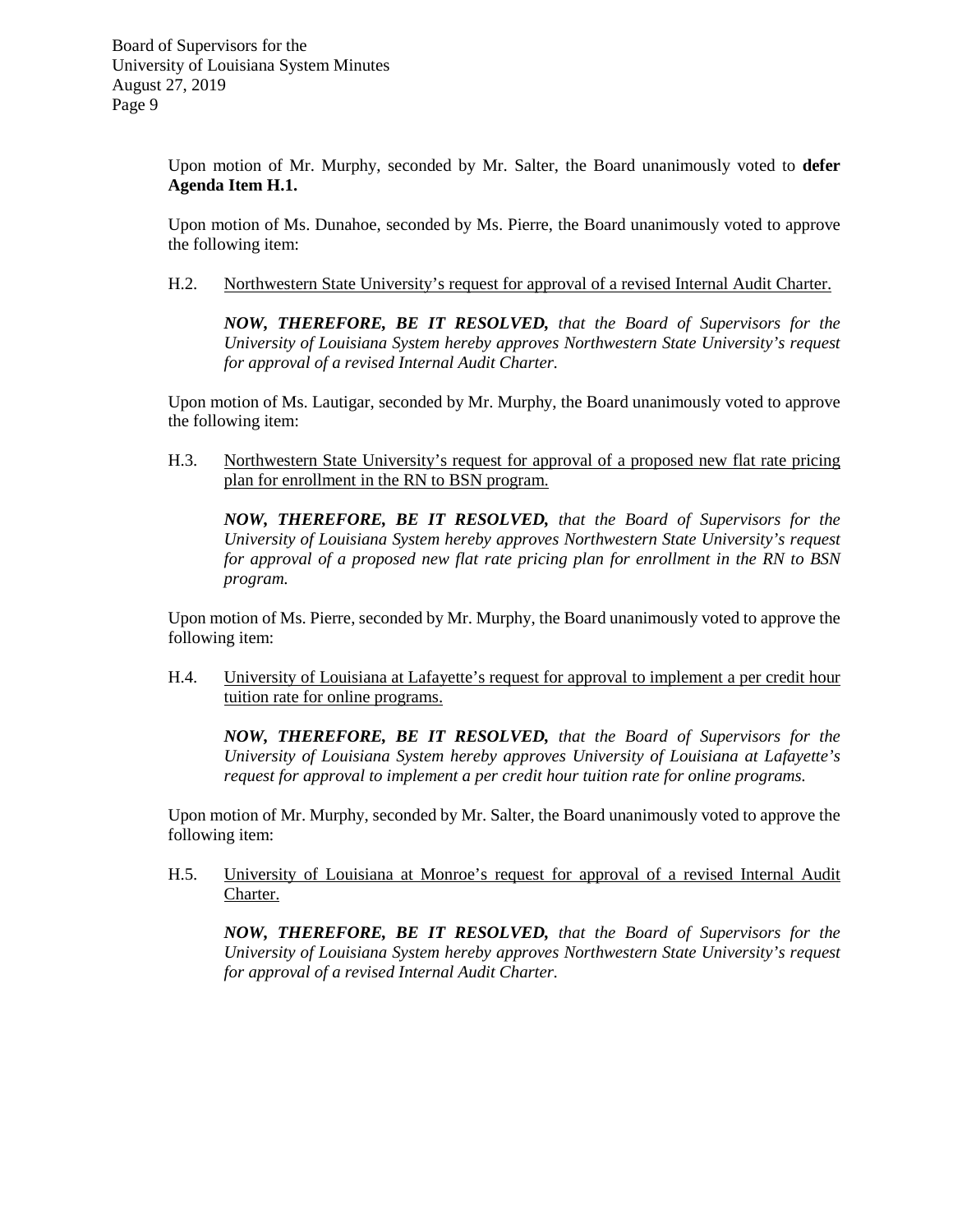> Upon motion of Ms. Dunahoe, seconded by Dr. Clarke, the following item was unanimously approved by the Board:

> H.6. University of Louisiana System's request for acceptance of Fiscal Year 2018-19 Financial and Compliance and Federal Award Programs Representation Letters for (a) Grambling State University, (b) Louisiana Tech University, (c) Nicholls State University, (d) Northwestern State University, (e) Southeastern Louisiana University, (f) University of Louisiana at Lafayette, (g) University of New Orleans, and (h) University of Louisiana System.

*NOW, THEREFORE, BE IT RESOLVED, that the Board of Supervisors for the University of Louisiana System hereby accepts Fiscal Year 2018-19 Financial and Compliance and Federal Award Programs Representation Letters for (a) Grambling State University, (b) Louisiana Tech University, (c) Nicholls State University, (d) Northwestern State University, (e) Southeastern Louisiana University, (f) University of Louisiana at Lafayette, (g) University of New Orleans, and (h) University of Louisiana System.*

Upon motion of Ms. Pierre, seconded by Mr. Murphy, the Board unanimously voted to approve the following item:

H.7. University of Louisiana System's request for approval of Fiscal Year 2019-20 Operating Budgets, including organizational charts, undergraduate/graduate mandatory attendance fees, scholarships, and System Shared Costs.

*NOW, THEREFORE, BE IT RESOLVED, that the Board of Supervisors for the University of Louisiana System hereby approves Fiscal Year 2019-20 Operating Budgets, including organizational charts, undergraduate/graduate mandatory attendance fees, scholarships, and System Shared Costs.*

H.8. University of Louisiana System's report on internal and external audit activity for the period of June 24 to August 18, 2019.

This is a report only, and no action by the Board is necessary.

## I. **Personnel Committee**

Mr. Robinson asked Dr. Edwin Litolff, Vice President for Business and Finance, to present Items I.1.-I.5.

Upon motion of Mr. Kitchen, seconded by Ms. Dunahoe, the Board unanimously voted to approve the following items:

I.1. Grambling State University's request for approval to appoint Mr. Martin Lemelle as Executive Vice President and Chief Operating Officer effective August 1, 2019.

*NOW, THEREFORE, BE IT RESOLVED, that the Board of Supervisors for the University of Louisiana System hereby approves Grambling State University's request for approval to appoint Mr. Martin Lemelle as Executive Vice President and Chief Operating Officer effective August 1, 2019.*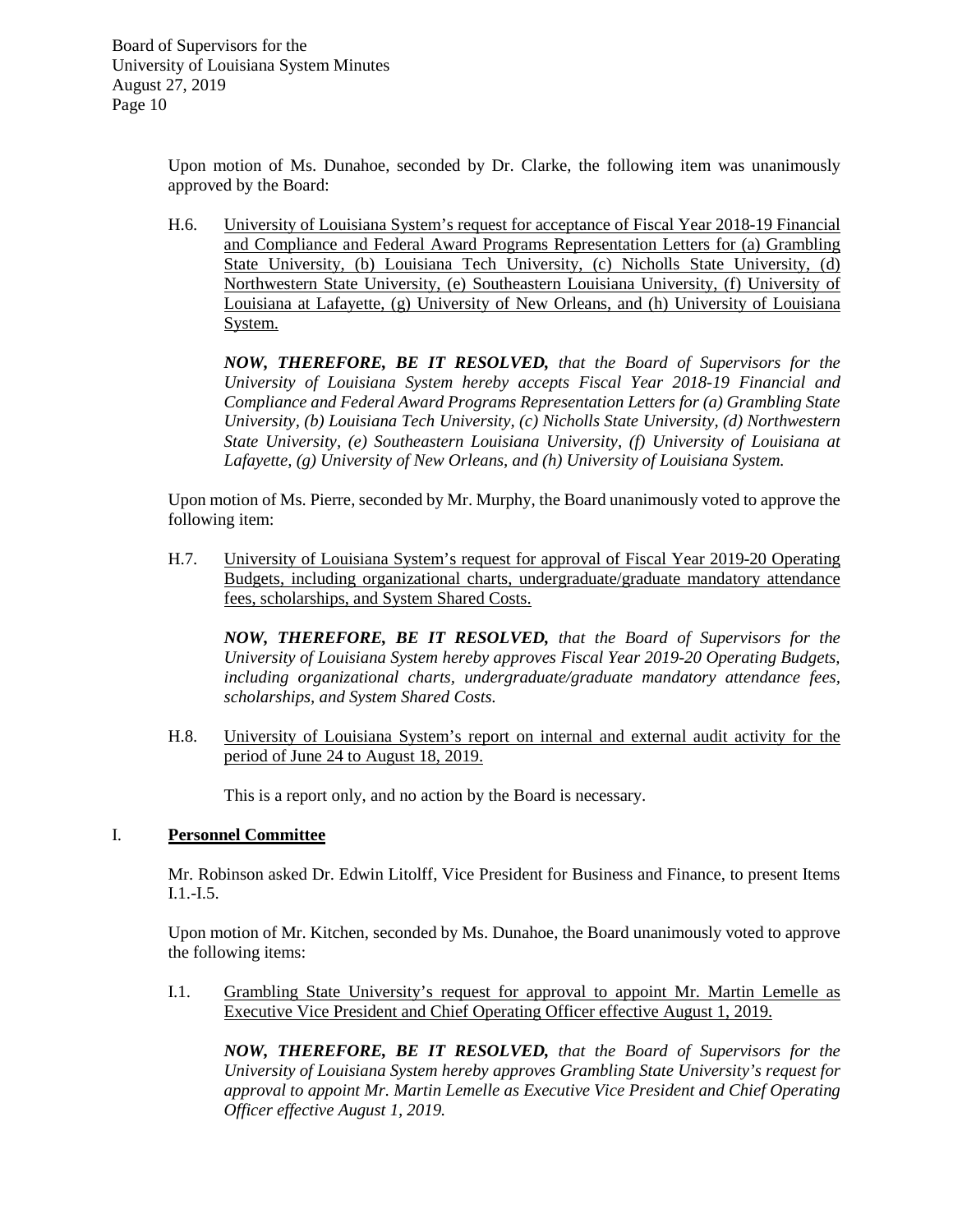President Rick Gallot introduced Mr. Lemelle. Mr. Lemelle thanked the Board for his appointment and said that he considered it an honor to serve his alma mater of Grambling State University.

I.2. McNeese State University's request for approval to appoint Dr. Timothy Hall as Dean of the College of Science, Engineering & Math effective July 15, 2019.

*NOW, THEREFORE, BE IT RESOLVED, that the Board of Supervisors for the University of Louisiana System hereby approves McNeese State University's request for approval to appoint Dr. Timothy Hall as Dean of the College of Science, Engineering & Math effective July 15, 2019.*

Dr. Mitch Adrian, McNeese's Provost/Vice President for Academic Affairs, introduced Dr. Hall to the Board members. Dr. Hall thanked the Board and said he looked forward to working at McNeese State University in this capacity.

I.3. Nicholls State University's request for approval to appoint Dr. Scot Rademaker as Dean of the College of Education and Behavioral Sciences effective July 1, 2019.

*NOW, THEREFORE, BE IT RESOLVED, that the Board of Supervisors for the University of Louisiana System hereby approves Nicholls State University's request for approval to appoint Dr. Scot Rademaker as Dean of the College of Education and Behavioral Sciences effective July 1, 2019.*

President Jay Clune introduced Dr. Rademaker to the Board. Dr. Rademaker thanked the Board and indicated that he is excited to work with the staff, faculty, and the students at Nicholls State University.

I.4. University of Louisiana at Lafayette's request for approval to appoint Dr. Geralyn McClure Franklin as Interim Dean of the B.I. Moody III College of Business Administration effective July 1, 2019.

*NOW, THEREFORE, BE IT RESOLVED, that the Board of Supervisors for the University of Louisiana System hereby approves University of Louisiana at Lafayette's request for approval to appoint Dr. Geralyn McClure Franklin as Interim Dean of the B.I. Moody III College of Business Administration effective July 1, 2019.*

I.5. University of Louisiana at Monroe's request for approval to appoint Dr. Jana Sutton as Interim Dean of the College of Health Sciences effective July 8, 2019.

*NOW, THEREFORE, BE IT RESOLVED, that the Board of Supervisors for the University of Louisiana System hereby approves University of Louisiana at Monroe's request for approval to appoint Dr. Jana Sutton as Interim Dean of the College of Health Sciences effective July 8, 2019.*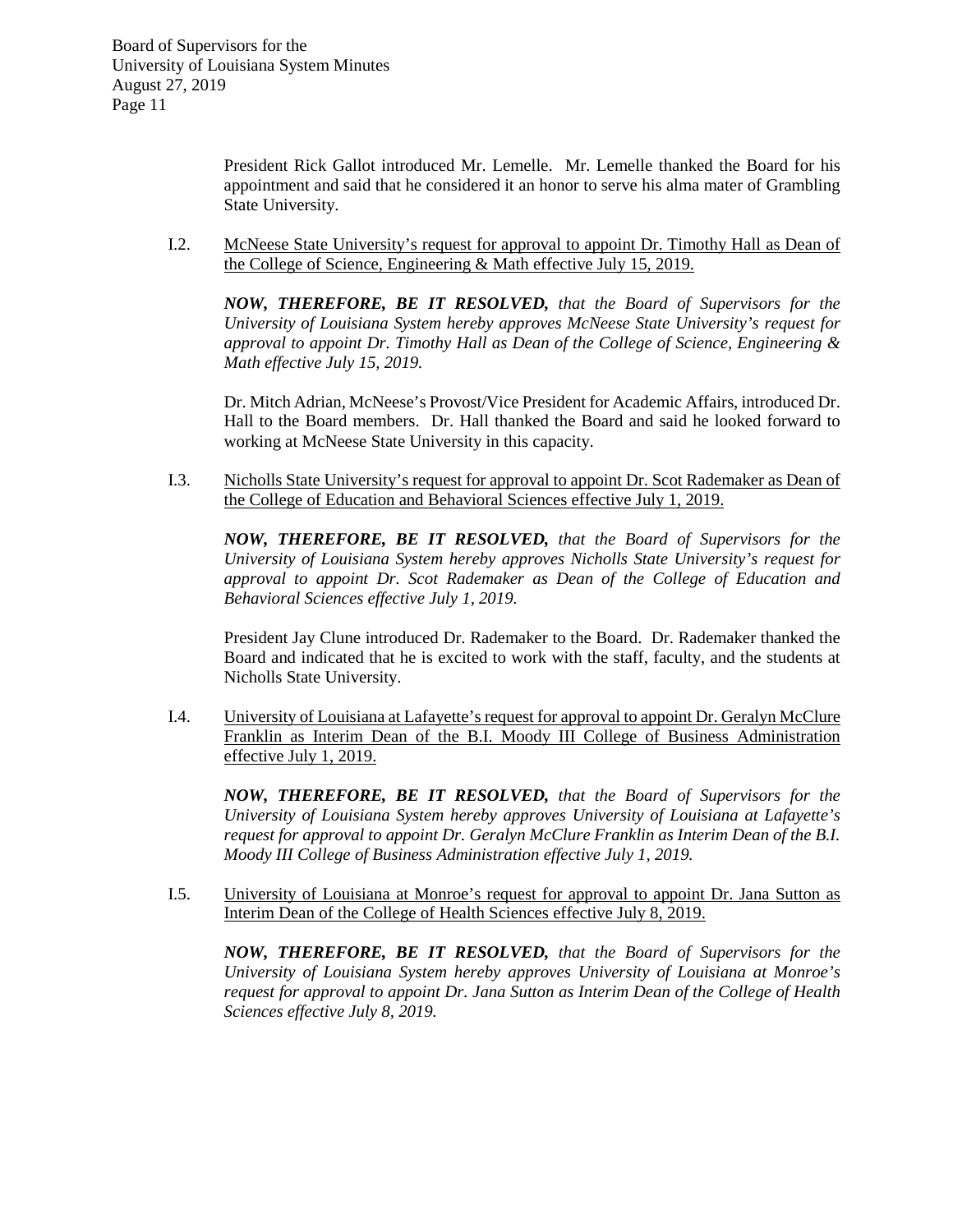## J. **System President's Business**

#### J.1. Personnel Actions

President Henderson indicated that Board members had received personnel actions for their review. He said that System staff had reviewed all personnel actions and recommends approval.

*Upon motion of Mr. Kitchen, seconded by Mr. Salter, the Board unanimously voted to approve the System personnel actions.*

## J.2. System President's Report

#### *Presidents' Retreat Recap*

President Henderson reported that the annual Presidents' Retreat had been held on July 30- 31. He said that discussions included finance, diversity and inclusion, crisis communication, and Compete LA.

#### *Risk Factor Workshop*

Ms. Erica Calais, Vice President for Student Affairs and Governance, reported on the Risk Factor Workshop that the System office had hosted in July. She indicated that the event was well-attended by campus representatives who routinely interact with students, i.e., student advisors, coaches, campus police, etc. She said that Mr. Josh Welch of NovakTalks and Mr. Winston DeCuir, Jr. also gave presentations to the group.

In addition, Ms. Calais described necessary revisions to the Policy and Procedures Memorandum (PPM) on Hazing and said that a copy of the revised policy was included in their folders.

#### *Introduction*

Dr. Henderson asked Dr. John Nicklow, President of University of New Orleans, to the table. Dr. Nicklow presented Dr. Newtona (Tina) Johnson, recently appointed Associate Provost for Faculty and Diversity Affairs for the University. Dr. Johnson said that she had been particularly interested in the campus because of its focus on offering educational excellence to a diverse population of students.

#### *Task Force on Inclusion in the Workplace*

Dr. Henderson asked that the members of the Task Force on Inclusion in the Workplace come to the table.

Task Force Co-Chairs Dr. Jeannine Kahn and Mr. Winston DeCuir, Jr., Dr. Michele Caruso, and Ms. Veronica Biscoe were present. Mr. Gene Pregeant was unable to attend the meeting. The members gave an update to the Board on the progress of the Task Force. Force as well as implementation plans for fall 2019.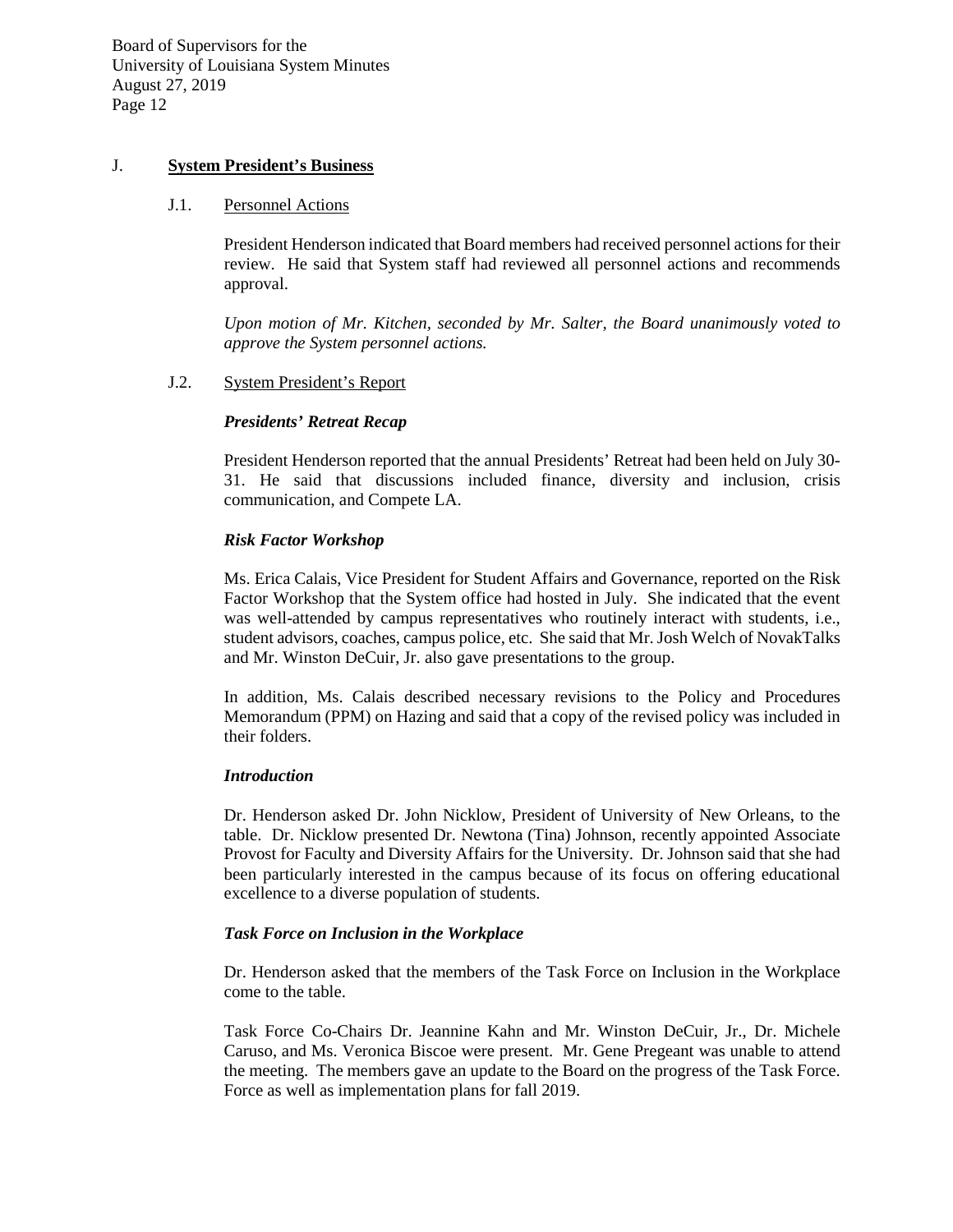> *At the conclusion of the presentation, upon motion of Mr. Carter, seconded by Dr. Clarke, the Board unanimously voted to (1) applaud the Task Force on Inclusion in the Workplace for its considerable work to date, (2) endorse the proposed policy enhancement related to search committees, and (3) implore continued work to ensure that the University of Louisiana System realizes tangible progress throughout the System and on each of its campuses.*

## *Compete LA*

Dr. Henderson indicated that an August update on the progress of the Compete LA program was included in Board folders. This handout listed the implementation timeline and the featured programs, as well as statistics about contacts, those students being coached, and total referrals for application and enrollment.

# K. **Board Chair's Business**

## K.1. Board Chair's Report

## *Ethics and Sexual Harassment Requirements*

Mr. Romero reminded Board members to complete ethics and sexual harassment training requirements by the end of December. He said that both of these trainings can be completed online and Mr. Bruce Janet can be contacted for any questions or concerns.

## *Civil Law Training Opportunities*

Mr. Romero also said that the Civil Division of the Louisiana Department of Justice is offering Civil Law Trainings for state government boards and commissions. A handout was provided containing the dates and locations of the sessions.

## L. Evaluation of Campus Presidents (Grambling State University and Southeastern Louisiana *University)*

Chair Romero stated that three university presidents had received in-depth annual evaluations this year per Board policy. He said that Grambling State University President Rick Gallot and Southeastern Louisiana University President John Crain would each individually meet with the Board in Executive Session, and the remaining presidential evaluation would take place at the October meeting.

At 1:30 p.m., upon motion of Mr. Carter, seconded by Mr. Kitchen, the Board unanimously voted to convene in Executive Session to discuss personnel matters. The following roll call vote was recorded:

Yeas: James Carter, Jimmy Clarke, Lola Dunahoe, Thomas Kitchen, Rachel Lautigar, Shawn Murphy, Elizabeth Pierre, Virgil Robinson, Mark Romero, Joe Salter

Nays: None